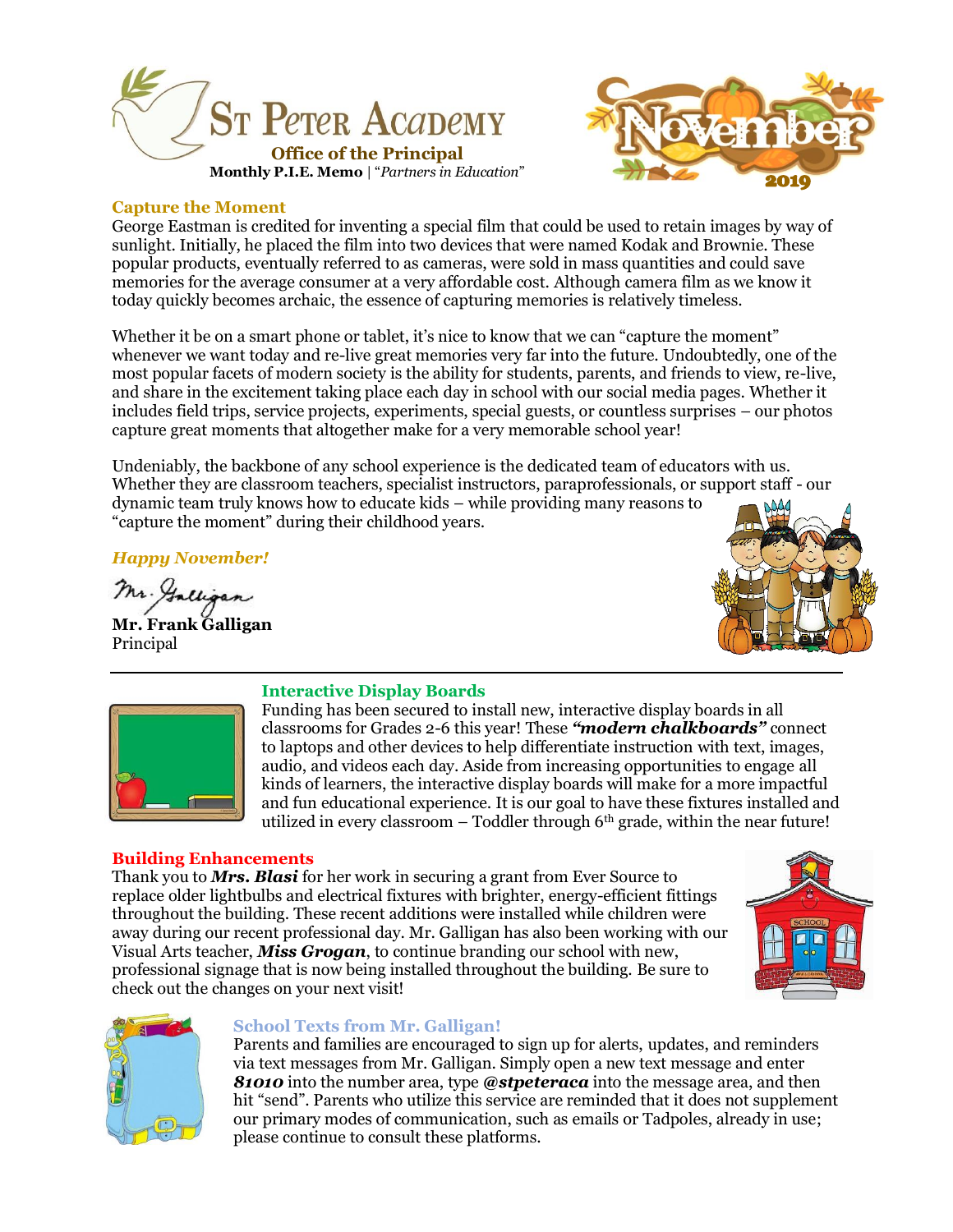# **Winter Weather Closings**

Please be advised that St. Peter Academy **does NOT follow** the directives of Boston Public Schools. If, and when, a decision to close or delay opening our Academy is made, *the message will be posted separately* to all major television news outlets (CBS4, 5, WHDH 7, FOX 25, WSBK 38, CW 56, and NECN) separately as *"St Peter Academy"*, in addition to being sent out via an official text and/or email from the school.

\*\*\*Parents are kindly asked to secure a contingency plan now regarding retrieval or care of their children when weather becomes hazardous before, during, or after school hours; there may be a need to close our Toddler or Extended-Day programs early if conditions warrant it to avoid placing our students and staff in unsafe conditions. Thank you in advance!

# **Welcome to St. Peter Academy!**

St. Peter Academy extends a warm welcome to *Ms. Catheline Rentas* into our Early Childhood Program. Catheline comes to us as an experienced Infant and Toddler teacher from Sunrise Learning Academy in Boston. She's fluent in both English and Spanish and is very excited to be part of our Toddler Blue classroom starting on *Tuesday, November 12th*.

# **Community Connections**

As an urban school, St. Peter Academy is very proud to take advantage of the local amenities that both enhance the educational experience of students and encourage civic involvement. Students in our elementary grades have begun exploring the *local library* to check out books every Monday, while students in Grades 5 and 6 visit the *Marian Manor* for a half-hour every Thursday to serve snacks and extend friendship with senior citizens. Its been great to hear that students have found these opportunities to be enjoyable and rewarding!

# **Thanksgiving Food Drive**

Our annual Food Drive began on Tuesday, October 22<sup>nd</sup> and continues through Friday, *November 22<sup>nd</sup>*. The complete list of requested items, by classroom, has been distributed via email with Mr. Galligan's "Piece of the PIE" memo each week. Thank you in advance for your kindness and generosity this holiday season.

# **St. Peter Academy Open Houses**

We proudly welcomed *20 prospective families* to our Fall Open House on Tuesday, November 5<sup>th</sup>. Visiting parents noted the colorful, vibrant classrooms and attentive, caring staff as two of the highlights during their visit. If you are proud of our school, please consider encouraging potential families to visit us on *Wednesday, January 22, 2020 from 9-11:30 AM and 3-6 PM* to tour our Academy and meet our students and staff!

## **Thank you, HSA!**

A very special thank you is extended to our Home-School Association for a successful *Spooktacular Event* this year. We continue to receive great feedback from attendees. Parents and families are encouraged to join us for the *next HSA meeting on Wednesday, November 20th at 6PM* in the Community Room to help us plan our annual "Breakfast with Santa".

**Professional Development: Early Release - Friday, November 8th** Students in *Grades Pre-K through 6 will be released at 12:30PM on Friday, November 8th* so that our faculty may undertake Professional Development that focuses on essential curriculum alignment across grade-levels, important statemandated anti-bullying training, and blended learning. Extended-Care will be available until 6PM this day.

School







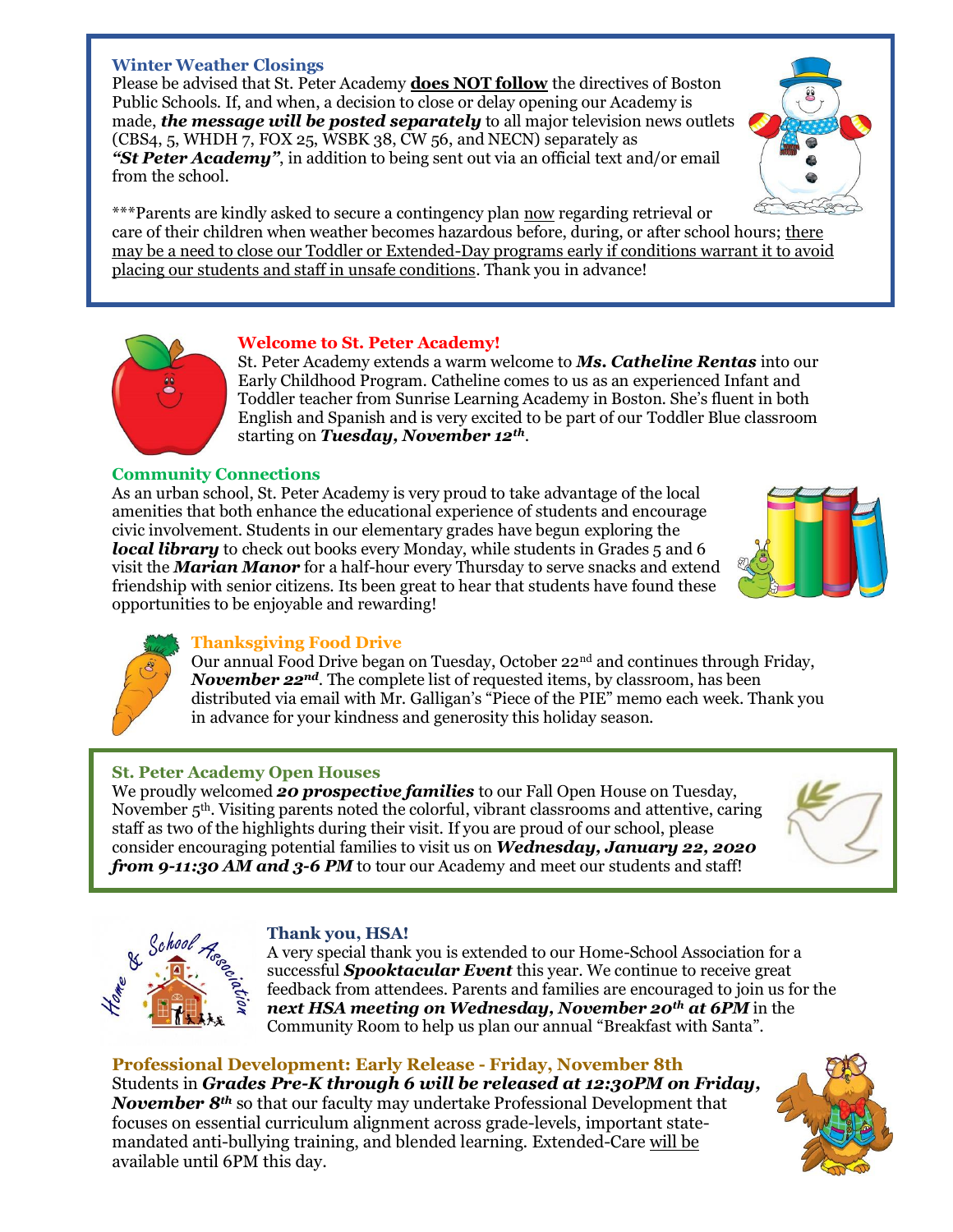

## **No School: Monday, November 11th**

Our entire Academy, inclusive of the Toddler Program, will be *closed* on Monday, November 11th for Veteran's Day. Thank you to the service men and women who have served or fought to protect our country.

## **Field Trip Adjustments and Updates**

Rather than visiting the Children's Museum, our Toddler friends will have their Field Trip brought to them indoors this month with a surprise from "Farm Visits" on Wednesday, November 13th! Students will learn about and pet, fun, furry animals without having to go out into the cold!



Pre-K through Grade K1 will be visiting the Children's Museum on Wednesday, November 13th for a day of play and hands-on discovery! Our students in Grades K2 through Grade 6 will enjoy a performance of "Willy Wonka" at the Wheelock Theater on Thursday, November 14th. Please ensure that your child(ren) is/are appropriately dressed for the weather conditions.

## **"Classic Cookie" Fundraiser**

All students went home with a sales brochure and collection envelope for the cookie dough fundraiser to support student activities and extracurricular programming at our school. *The due date for order forms and money is Friday, November 15th*. The anticipated delivery date is Wednesday, November 20<sup>th</sup>. Thank you in advance for supporting St. Peter Academy!

## **"Pot O' Gold" Campaign**

Our "Pot O' Gold" Campaign will begin on Wednesday, November 20th. Additional details are forthcoming regarding this important fundraiser that directly benefits our kids and their experience at our school.





## **TAG Day: Friday, November 22nd**

Students are invited to dress in comfy, *mix-matched clothing* on Friday, November 22<sup>nd</sup> with a canned good or non-perishable food donation. All proceeds will directly benefit the local food bank as our Thanksgiving Food Drive winds down before the holiday season.

## **Thanksgiving Events**

## **Thanksgiving Feast – November 27th**

Students, faculty, and staff will enjoy a very special "Thanksgiving Feast" in school at 11AM on Wednesday, November  $27<sup>th</sup>$ . Additional details regarding necessary items and potential volunteers for this event will be forthcoming.

### **Thanksgiving Early Release and Closure**

Our entire Academy, inclusive of the Toddler Program, will close at 12:30 PM on Wednesday, November  $27<sup>th</sup>$  in observance of Thanksgiving. There will be NO EXTENDED CARE available on this day. Additionally, our school will be closed on both Thursday, November 28<sup>th</sup> and Friday, November 29<sup>th</sup>. We will fully re-open on Monday, December 2nd at 7:30 AM. *Happy Thanksgiving!*



## **Looking ahead…**

**December 2:** Trimester 1 Ends **December 6:** Trimester 1 Report Cards Distributed **December 13:** Academy-Wide Faculty & Staff Professional Development / Early Release at 12:30PM: Toddler through Gr.6 -- Ext. Care is not available today.